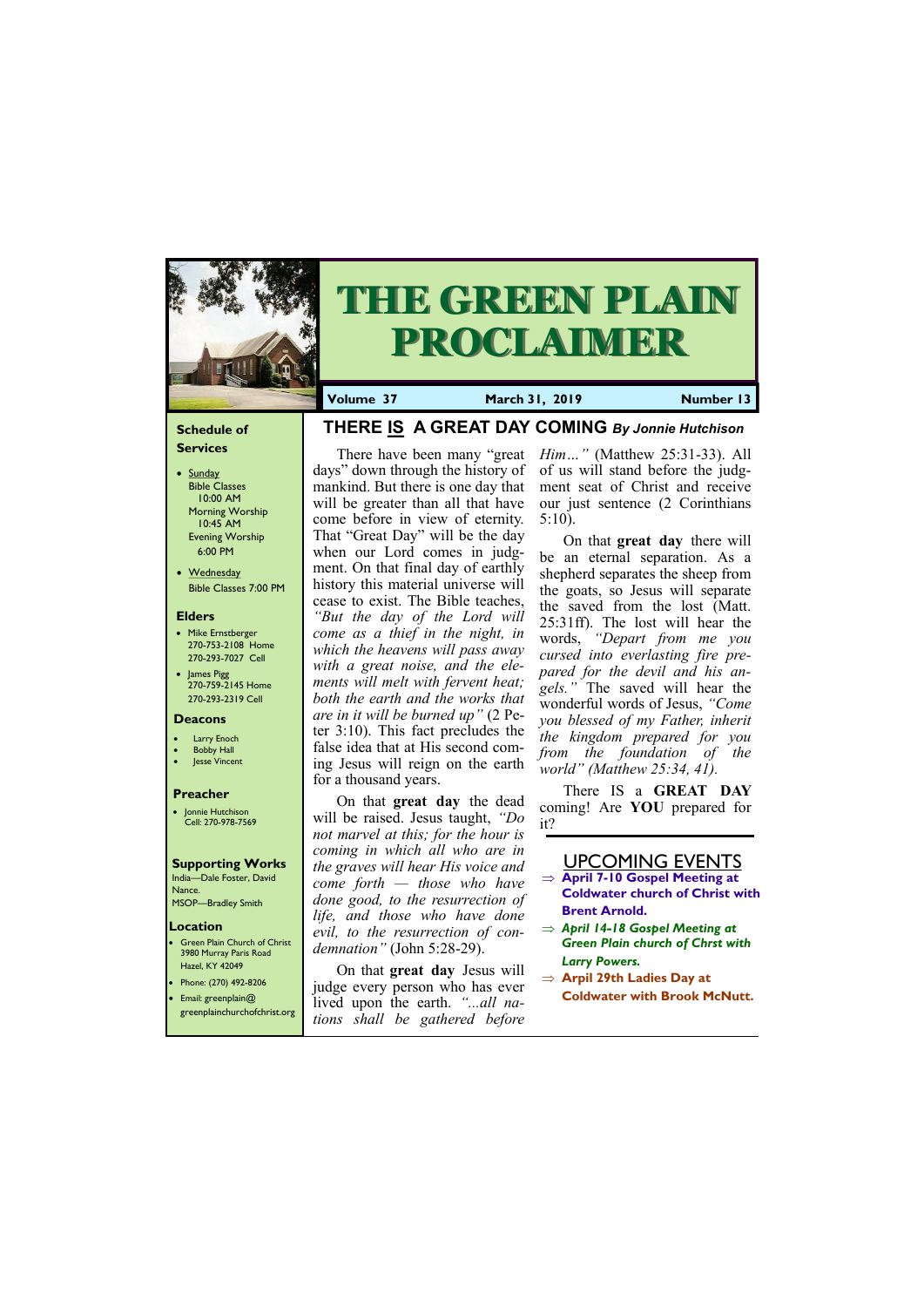# NEWS AND NOTES

- *REMEMBER IN PRAYER: Green Plain members*: Paul Brandon Lori Brandon, Peggy Jarvis, Rex and Margaret Enoch, Will Ed Travis , Mary Crutchfield, Vickie and Kaitlyn Canter, Joanne Barnes. Frank Towery, Maxine Pool, Nancy Meacham, Hayes and Marjorie Grady, Mary Lowrie, Jim Fielder, Larry Enoch and Jesse Vincent.
- **Family and Friends:** Betty Pond, Naomi Pigg, Byron White, Meredith Enoch, Kenneth Mizell, Walter Bryars, Ann Workman, Mike and Dollie Kiser, Will and Nancy Winchester, Dean Carroll, Maryanne Stubblefield, Annie Lyons, Kenzie Murdock, Jim Hutson, Amy Lyons, Janice Canter, Maryanne Pedigrew, Dale Foster and Thomas Cooper. If you know of those who need to be added or removed from our prayer list please write down their names and hand it to Jonnie.
- **LOCAL EVENTS:** The Spring session of the **Green Plain School of Biblical Studies** continues each Monday, through May 27th. Our **Spring Gospel Meeting** is scheduled for **April 14-18** with Larry Powers preaching. Printed announcements are available in the front lobby.
- **Pantry items for March** 3—Green Beans; 10—Creamed Corn; 17—Tissues; 24—Mixed Vegetables; 31—Carrots. Canned food only please.
- Please remember our **snacks for the hospital program** and place your items in the baskets in the lobby.
- **PASS IT ON!** When you have finished reading this bulletin, why not pass it on to a loved one, friend or neighbor. Use this as a tool to spread the gospel. Or, pick up extra copies to hand or mail to others.
- **See our Facebook page** for announcements, updates and articles. Access to past editions of this bulletin are available on our website at http://greenplainchurchofchrist.org.
- **Mission Work:** Please continue to pray for the preachers this congregation is supporting in India and for Dale Foster, Ronnie Gootan, David Nance and Mike Kiser in their respective works.
- Watch **"A Bible Answer"** each Sunday morning at 8:00 am on WQWQ TV in Paducah, KY. This program is also available on their website at abibleanswertv.org and on GBN and YouTube**.**
- **March 2019 Anniversaries:** Roy & Marie Wyatt—12th; Bobby & Sue Hall—15th **Birthdays:** Gail Hutchison—9th; Roy Wyatt—14th; James Pigg—20th; Preston Barret—22nd; London Smith—23rd. If we have left anyone out please let us know so we may put it in next weeks bulletin.
- **When you waste your time, you waste your life!** *"Redeeming the time because the days are evil"* **(Ephesians 5:16).**



**Page 2**

*BIBLE RESEARCH QUESTION*

# **This Week: Who was present when Jesus ascended into heaven? (Acts 1).**

**Last Week**: *On what day of the week was the Jewish Pentecost Feast celebrated?* Answer: According to Lev. 23:11, 15-16 Pentecost fell on the day after the Sabbath which would be the first day of the week. The Sadducees accepted that Pentecost always fell on the first day of the

| week while the Pharisees disputed that claim. | (No Potluck) |
|-----------------------------------------------|--------------|
|                                               |              |

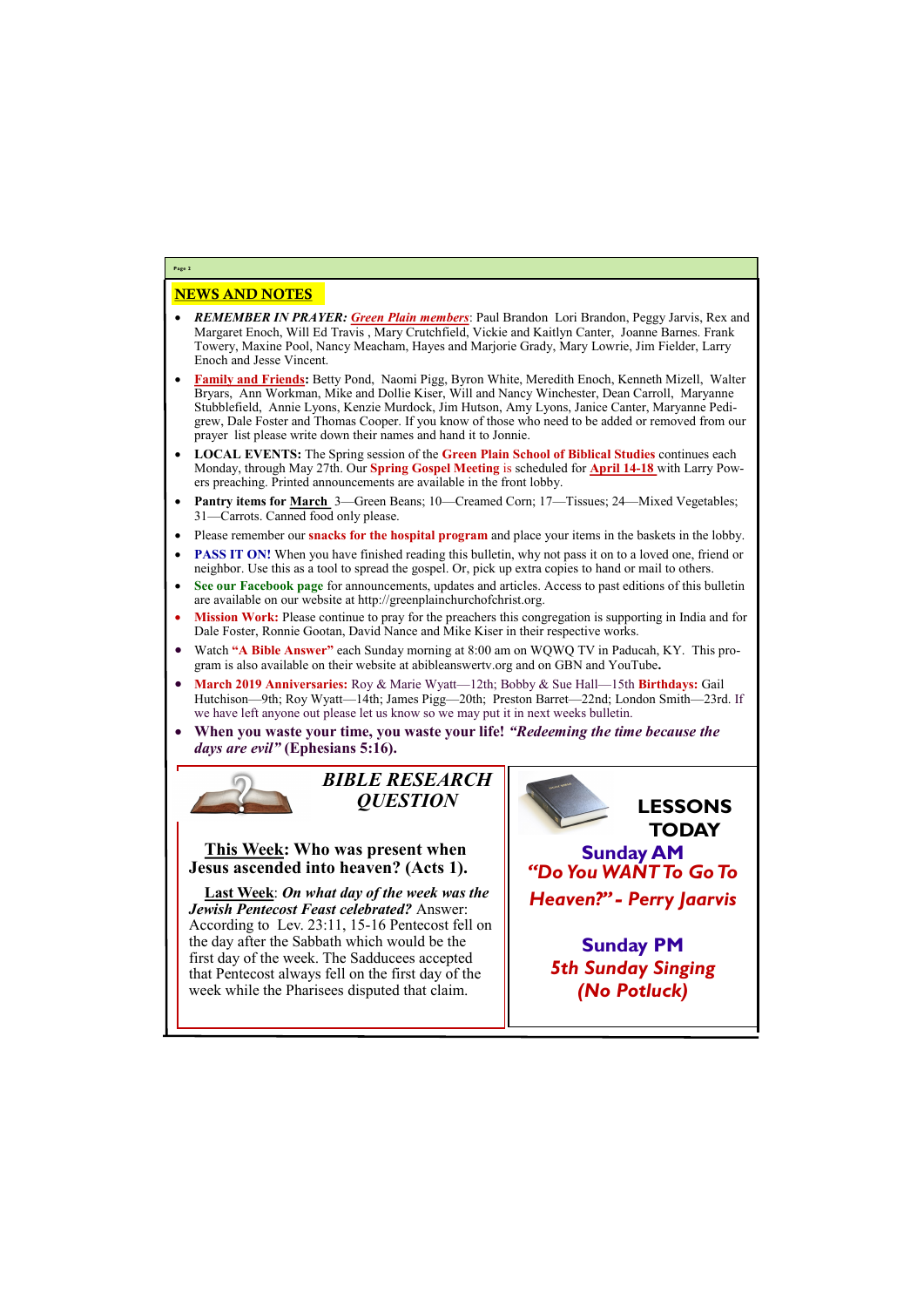#### **Page 3**

# **GOD HAS THE ANSWERS By Gary L. Hutchens**

Have Any Of These Thoughts Run Through Your Mind? God Has The Answers!

"I feel as though I'm all alone…" God's answer?: "I will never leave you nor forsake you." (Heb. 13:5)

"But I'm afraid…" God's answer?: "For God has not given us a spirit of fear, but of power and of love and of a sound mind." (2 Tim. 1:7)

"I'm just not able to do it…" God's answer?: Our God "... is able to do exceedingly abundantly above all that we ask or think, according to the power that works in us," (Eph. 3:20)

"I don't think I can go on…" God's answer?: "My grace is sufficient for you..." (2) Cor. 12:7-9)

"I'm too tired to continue…" God's answer?: "Come to Me, all you who labor and are heavy laden, and I will give you rest." (Matt. 11:28)

"I just can't see which way I should go…" God's answer: "Trust in the LORD with all your heart, And lean not on your own understanding; In all your ways acknowledge Him, And He shall direct your paths." (Prov. 3:5-6)

We're here to help you find God's answers; please ask us. God loves you, so do we.

"I feel like I'm in a fog and I can't think clearly…" God's answer? God's "…word is a lamp to my feet and a light to my path." (Ps. 119:105)

"I just can't do this by myself…" God's answer?: "And my God shall supply all your need according to His riches in glory by Christ Jesus." (Phlp. 4:19)

"Maybe I just don't have enough faith…" God's answer?: "So then faith comes by hearing, and hearing by the word of God." (Rom. 10:17)

"I've done such terrible things, I can't forgive myself…" God's answer?: "If we confess our sins, He is faithful and just to forgive us our sins and to cleanse us from all unrighteousness." (1 Jn. 1:9)

"Nobody loves me, and I don't blame them…" God's answer?: "For God so loved the world that He gave His only begotten Son, that whoever believes in Him should not perish but have everlasting life." (Jn. 3:16)

"I seem to always be worried and frustrated…" God's answer?: Cast "…all your care upon Him, for He cares for you." (1 Pet. 5:7) ter 1:19; 3:21. 6. Faithfully serve the Lord—Matt. 5:21, 23; 1 Cor. 4:2; Tit. 2:11-12.

### *TO RECEIVE FORGIVNESS OF SINS AND THE HOPE OF ETERNAL LIFE…*

- 1. Read and study the Word of God the Bible—Romans 10:17; Ac. 17:11.
- 2. Accept the testimony of scripture believing Jesus Christ is the Son of God—John 8:24; John 20:30-31.
- 3. Repent of your sins—Acts 3:19;;17:30.
- 4. Confess your faith in Christ— Matthew 16:16; Romans 10:9-10; Acts 8:37.
- 5. Be immersed in water, into the death of Jesus to reach His cleansing blood to wash away your sins—John 19:34; Acts 2:38; 22:16; Romans 6:3-5; Revelation 1:5; Romans 5:8-9; 1 Pe-
-